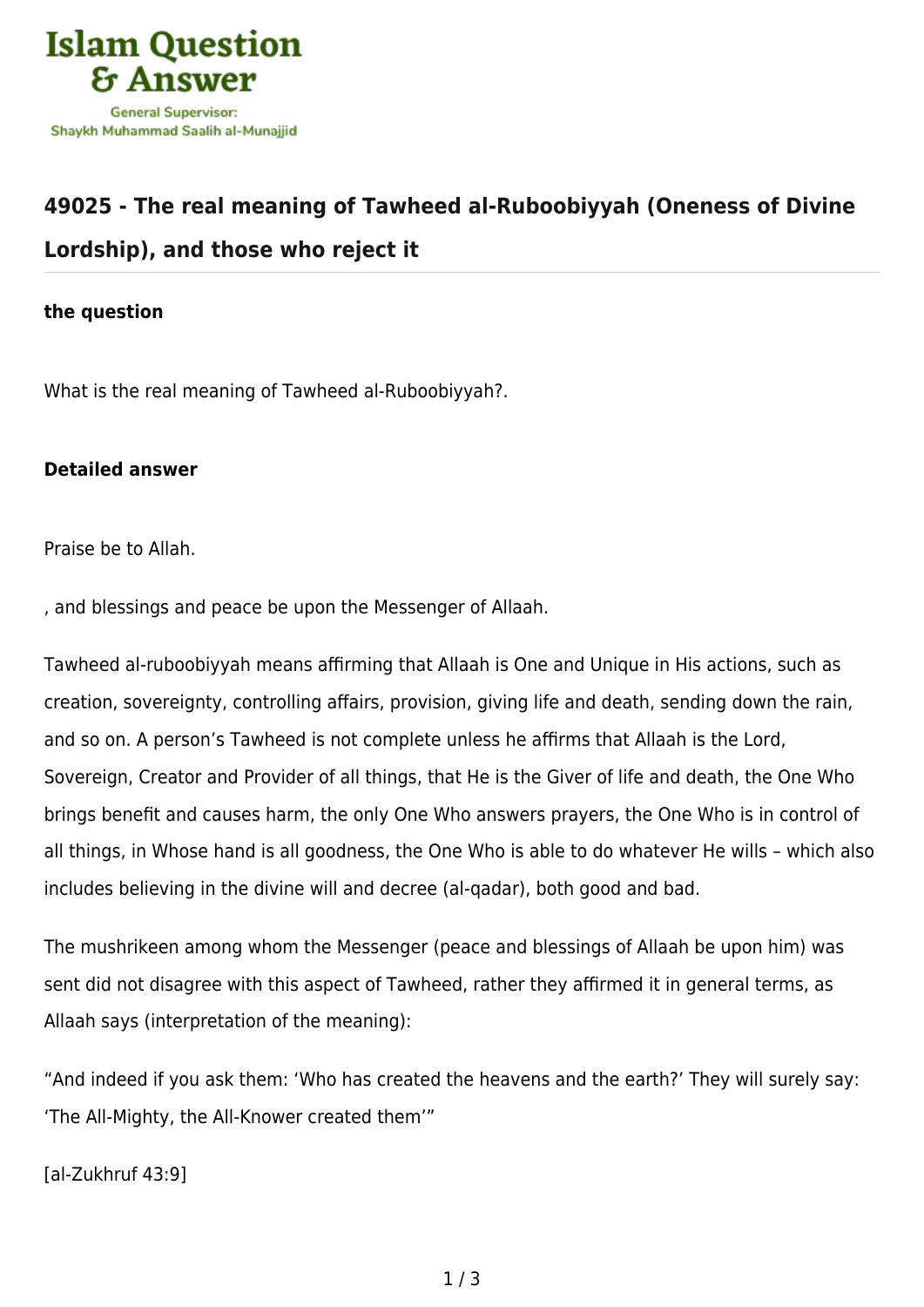

And they affirmed that Allaah is in control of all things and that in His hand is sovereignty of the heavens and the earth. Thus it is known that affirming the Lordship of Allaah is not sufficient for a person to be a true Muslim, rather he must also affirm that which is implied by that, namely the oneness of the divinity of Allaah and he must devote his worship to Allaah alone.

This Tawheed – i.e., Tawheed al-Ruboobiyyah – is not denied by anyone of the sons of Adam. No one says that the world has two creators who are equal. No one argued with the idea of Tawheed al-Ruboobiyyah except Pharaoh, who denied it out of arrogance and stubbornness and even claimed – may Allaah curse him – to be the Lord. Allaah says of him (interpretation of the meaning):

"Saying: 'I am your lord, most high"

[al-Naazi'aat 79:24]

" 'I know not that you have an ilaah (a god) other than me'"

[al-Qasas 28:38]

This was arrogance on his part because he knew that the Lord was someone other than him. As Allaah says (interpretation of the meaning):

"And they belied them (those signs) wrongfully and arrogantly, though their ownselves were convinced thereof"

[al-Naml 27:14]

And Allaah tells us of Moosa when he was debating with him:

"[Moosa (Moses)] said: Verily, you know that these signs have been sent down by none but the Lord of the heavens and the earth"